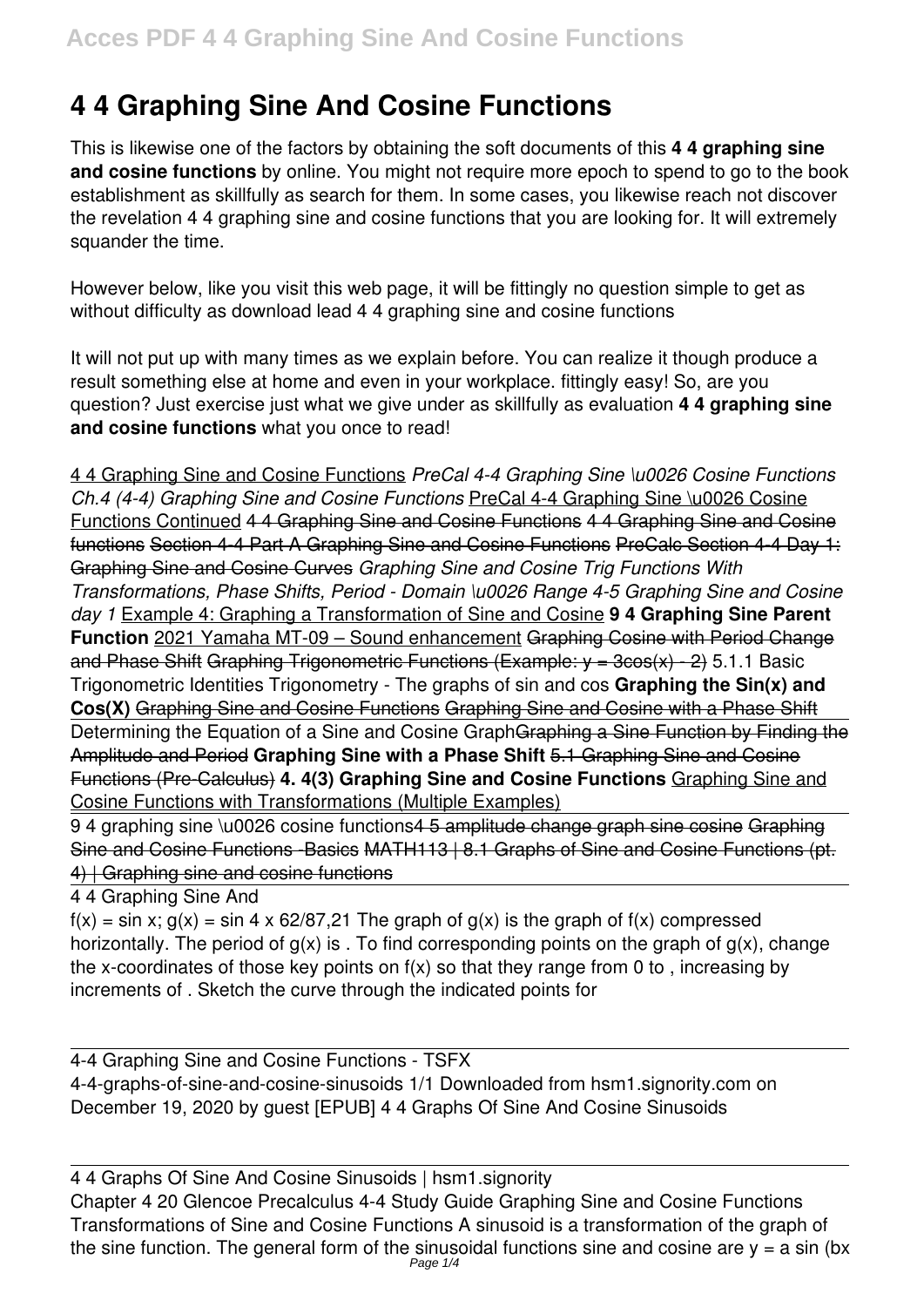### $+ c$ ) + d or y = a cos (bx + c) + d. The graphs of

## 4-4 Study Guide - Weebly

To graph a sine or cosine function when given an equation: 1) Label your a, b, h, and k values. 2) Find your (h, k) point, and remember insider is a liar when it comes to h value). 3) Draw dotted...

4.4 Graphing Sine and Cosine Functions - Neda's ...

order to graph a sine function. 2. For one period, identify the x-values for: zero, max, zero, min, zero by dividing the period by 4. 3. Above the max x-value, plot a point using the amplitude as your height. 4. Below the min x-value, plot a point using the amplitude as your height. 5. Connect the points with a smooth curve. 6.

4-4 Graphing Sine and Cosine Functionst 4.4 Graphing Sine and Cosine Functions. 4.4 Graphing Sine and Cosine Functions. 4.4 Graphing Sine and Cosine Functions. Recall our definitions from the Unit Circle: cos? = x. sin?  $y = y$ . tan? = y/x. To graph the basic trig function  $y = \sin$ ?, let's translate the Unit Circle into a table of values and then graph the function on the x-y plane.

4.4 Graphing Sine and Cosine Functions SECTION 4.4 Graphs of Sine and Cosine: Sinusoids 387 EXAMPLE 2 Horizontal Stretch or Shrink and Period Find the period of each function and use the language of transformations to describe how the graphs are related.

4.4 Graphs of Sine and Cosine: Sinusoids

The graph of  $g(x)$  is the graph of  $f(x)$  compressed vertically. The amplitude of  $g(x)$  is ?1 . 3 2.  $f(x) = \cos x g(x) = -$ ?1 cos 4 x The graph of  $g(x)$  is the graph of  $f(x)$  compressed vertically and reflected in the x-axis. The amplitude of  $g(x)$  is ?1 . 4 State the amplitude, period, frequency, phase shift, and vertical shift of each function.

Graphing Sine and Cosine Functions 4 ? b (2?, a (b (Graphing a Sine Function Identify the amplitude and period of  $g(x) = 4 \sin x$ . Then graph the function and describe the graph of g as a transformation of the graph of f  $(x) =$ sin x. SOLUTION The function is of the form  $q(x) = a \sin bx$  where  $a = 4$  and  $b = 1$ . So, the amplitude is  $a = 4$  and the period is  $2? - b = 2? - 1 = 2?$ .

Graphing Sine and Cosine Functions Notice that the period of the function is still 2?; as we travel around the circle, we return to the point (3,0) for [latex]x=2\pi,4\pi,6\pi,\dots[/latex] Because the outputs of the graph will now oscillate between –3 and 3, the amplitude of the sine wave is 3.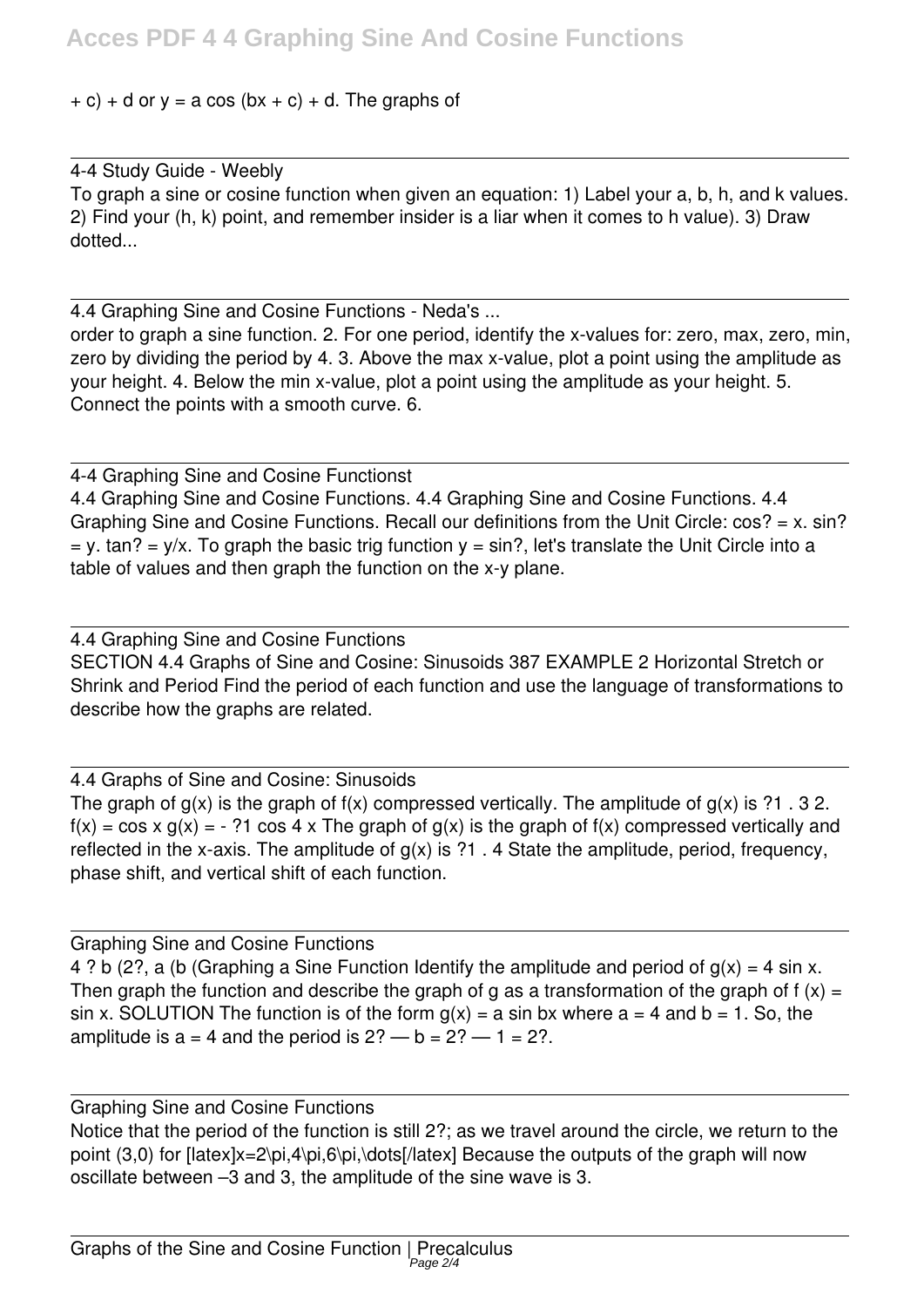§ 4.1 Graphs of Sine and Cosine • graphing  $y=sm(x)$  and  $y=cos(x)$  • Trigonometric functions are called periodic meaning their outputs repeat over the same interval due to cotommd angles  $=$  #/4 450+3600=4050 / 45%450 = I s,n(405)= I +. # a 3600  $\cdot$  The period is the distance between x values that give same output: 2T ? full rotation sin (x ...

Sine and Cosine.pdf - 4.1 • • of Graphs Sine Cosine and ... Chapter 4: Trigonometric Functions. Search for: Section 4.5: Graphs of the Sine and Cosine Function. Learning Outcomes. Determine amplitude, period, phase shift, and vertical shift of a sine or cosine graph from its equation. Graph variations of  $y = cos x$  and  $y = sin x$ . Determine a function formula that would have a given sinusoidal graph.

Section 4.5: Graphs of the Sine and Cosine Function ... Steps for Sketching Graphs by Hand 1) Know the critical points on the Sine & Cosine Graphs (MEMORIZE THEM!!!). 2) Find the period of the function. 3) Establish the points along the xaxis. There should be FIVE points, including the starting and ending points, for each period length. 4) Find the amplitude, phase shift & displacement of the function.

### 4.5 GRAPHS OF SINE & COSINE FUNCTIONS

Ch.4 (4-4) Graphing Sine and Cosine Functions Graphing the parent functions of sine and cosine as well as some basic transformations (vertical stretch/shrink, horizontal stretch/shrink, and x-axis reflection).

4 4 Graphing Sine And Cosine Functions A review of reference angles, special families of right triangles and basic sine and cosine functions

7.4 Evaluating and Graphing Sine and Cosine Functions ... Several graphing examples for sine and cosine curves including how to find: amplitude, period, phase shift, and vertical translations. Be sure to subscribe t...

Precalculus - 4.4 Notes Graphs: Graphing Sine and Cosine ... Graphing Sine Function The trigonometric ratios can also be considered as functions of a variable which is the measure of an angle. This angle measure can either be given in degrees or radians. Here, we will use radians. The graph of a sine function  $y = \sin(x)$  is looks like this:

Graphing Sine Function - Varsity Tutors

Yesterday we took a test on exact values of the six trigonometric functions Today we will look at the graphs of 1. Introduce the properties of the sine and cosine functions 2. Determine whether a graph is periodic 3. Find the values by looking at the sine and cosine graphs 4. Graph indicated periods for the sine and cosine functions 5. Understand the relationship between frequency and period 6.